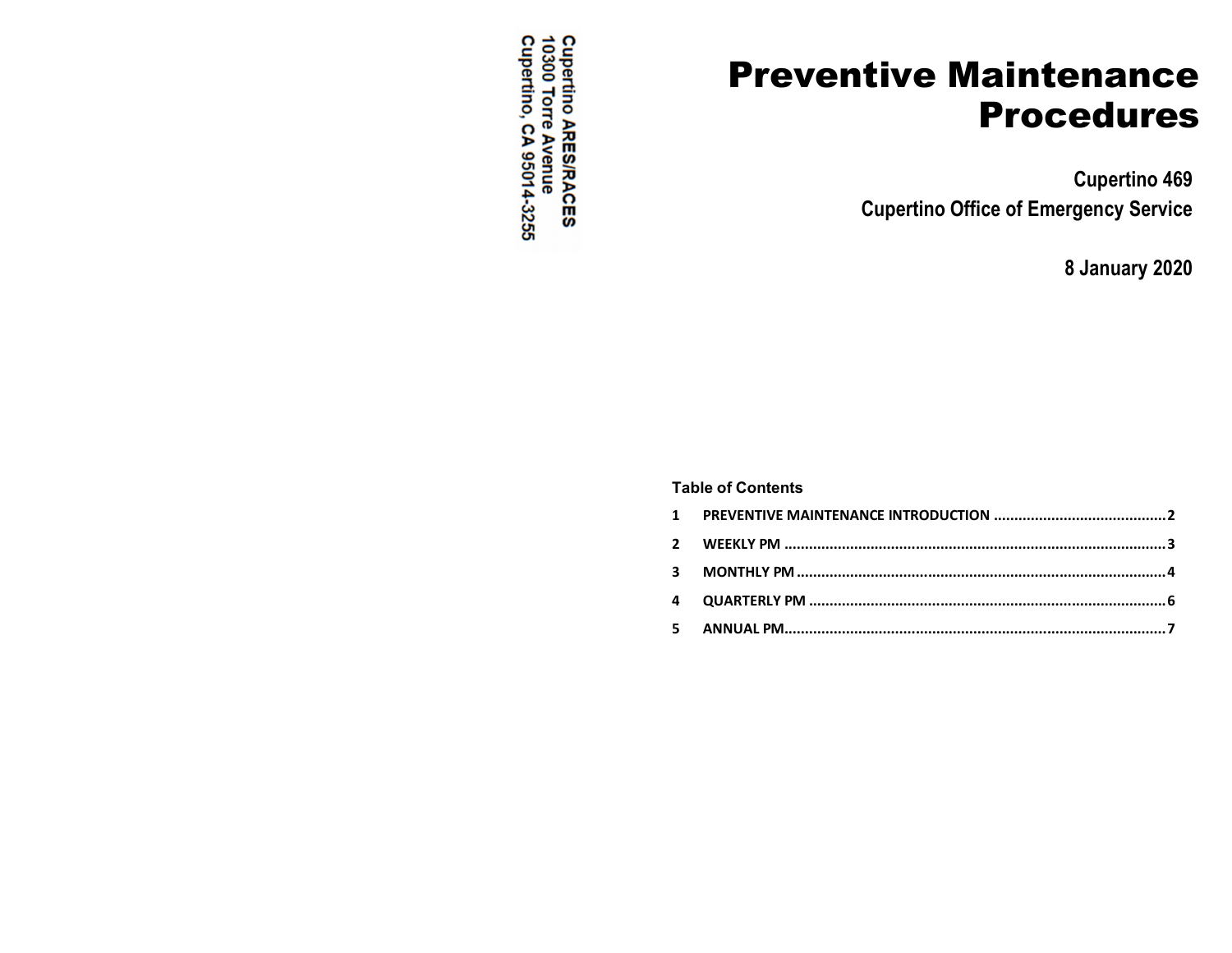#### **1 Preventive Maintenance Introduction**

(To be filled in later)

#### **Notes**

- (1) Requires at least two people
- $(2)$  May be done as part of a deployment but needs to be logged.

#### **5 Annual PM**

**Prerequisites:** none

#### **VEHICLE SYSTEMS**

- \_\_\_\_\_\_\_\_ 1. Perform full inventory.
- **2.** Change cabin filter.
- 3. Service Center vehicle maintenance.
- 4. Service Center generator maintenance.

#### **COMPUTER SYSTEMS**

#### **RADIO SYSTEMS**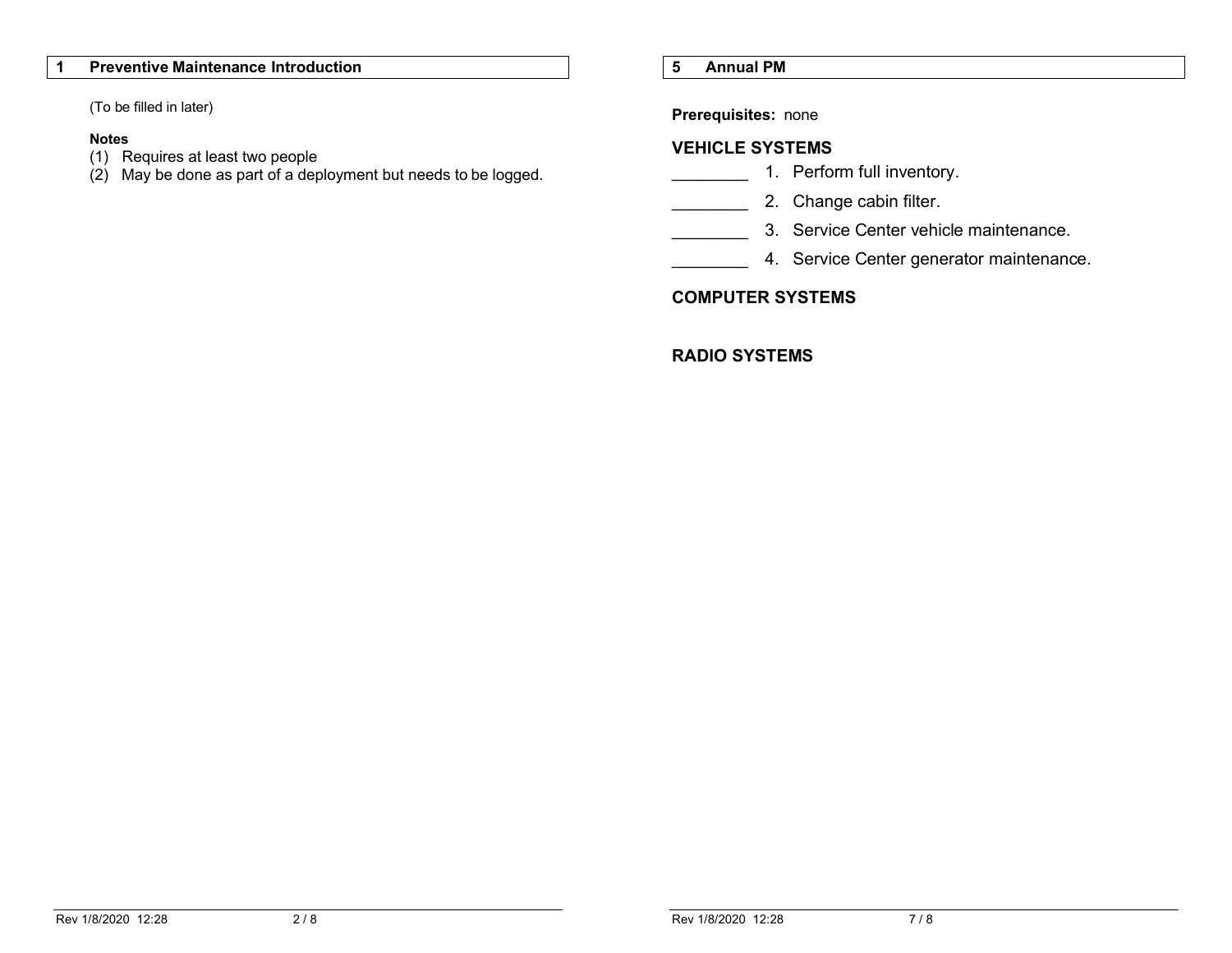**VEHICLE SYSTEMS**

**4 Quarterly PM**

1. Verify proper mast operation with full extension (2)

Monthly PM complete

2. Use mast manual valve to purge moisture.

All AC, DC, DC Rack Breakers are on.

\_\_\_\_\_\_\_\_ 3. Test van leveling (2)

**Prerequisites:** Weekly PM complete

- **4.** Verify operation of mast and leveler cab alarms.
	- \_\_\_\_\_\_\_\_ 5. Partial inventory (maps, radio accessories, etc.).

#### **COMPUTER SYSTEMS**

6. Test network, computers and phones.

### **RADIO SYSTEMS**

- \_\_\_\_\_\_\_\_ 7. Satellite Phone test
- 8. Cross-band battery pack; Put pack on the charger and top off the charge.
	- 9. DOC Battery pack; Put pack on the charger and top off the charge.
	- 10. CUSD Battery pack; Put pack on the charger and top off the charge.
	- 11. Yaesu FT-60 battery packs, Qty 2. Put radios on the charger and top off the charge.

#### **ADMIN**

- 12. Check position binders
- 13. Verify supply of forms

#### **2 Weekly PM**

**Prerequisites:** All AC, DC Breakers are on.

#### **VEHICLE SYSTEMS**

- 1. Check fuel level refill if less than  $\frac{3}{4}$  of a tank.
- 2. Run generator for at least 15 minutes with shore power disconnected.
	- 3. Verify that overhead lights work while off of shore power.

#### **COMPUTER SYSTEMS**

#### **RADIO SYSTEMS**